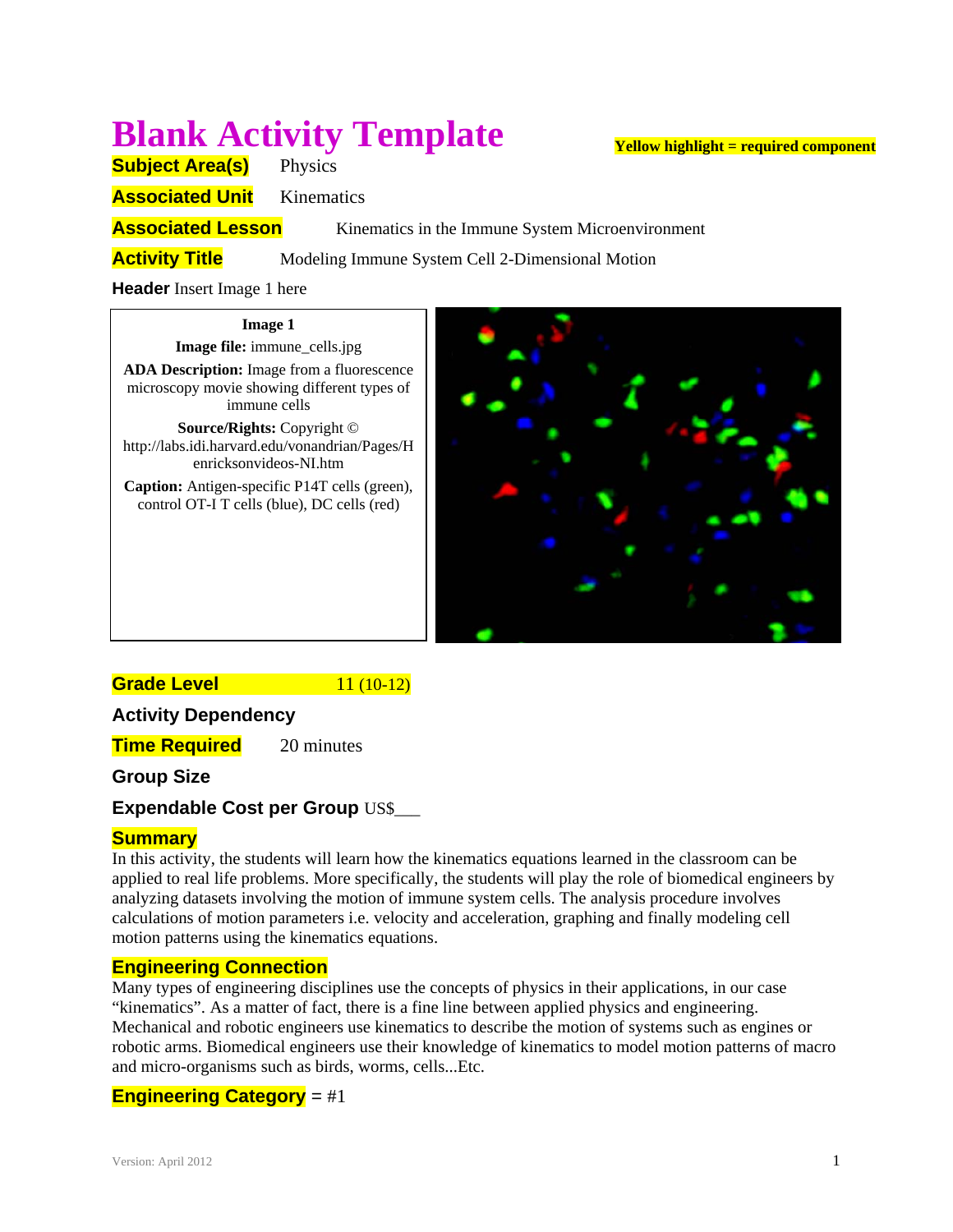Choose the category that best describes this activity's amount/depth of engineering content:

- 1. Relating science and/or math concept(s) to engineering
- 2. Engineering analysis or partial design
- 3. Engineering design process

## **Keywords**

Biomedical engineer, speed, velocity, distance, displacement, acceleration, T-cells, cancer cells.

#### **Educational Standards**

Texas TEKS

#### **Pre-Requisite Knowledge**

algebra, physics skills and familiarity with Microsoft excel.

#### **Learning Objectives**

After this activity, students should be able to:

Apply the kinematics equations to immune system cell motion.

#### **Materials List**

Each group needs:

A computer with Microsoft Excel.

To share with the entire class:

None

#### **Introduction / Motivation**

You are a biomedical engineer who works freelance. You just signed a contract with one of the major research labs in the country. You are asked to work with a biologist who is currently studying the effects of injecting a newly designed drug for curing cancer. You will be given data consisting of measurements of moving cells and you will be asked to analyze and quantify the motion patterns of these cells.

#### **Vocabulary / Definitions**

| <b>Word</b> | <b>Definition</b> |
|-------------|-------------------|
|             |                   |
|             |                   |
|             |                   |
|             |                   |

#### **Procedure**

#### **Background**

Students will be given four different (simulated) datasets containing 2-dimensional coordinates of cell position as a function of time. The students will calculate and graph cell motion parameters i.e. velocity versus time and acceleration versus time for different types of cells.

#### **Before the Activity**

 Explain to the students that an immunologist gave us datasets containing x-y positions of four immune cells at different time instants. Initially the cells were located at different positions on the x-y plane at time t=0. After injecting a drug, the cells sensed the presence of a cancer cell located at the origin  $(x,y) = (0,0)$ , so presumably, the cells started moving towards the origin. The immunologist wants you (the students) to calculate the speed and acceleration of each cell and then describe to him what kind of motion does each cell exhibit.

#### **With the Students**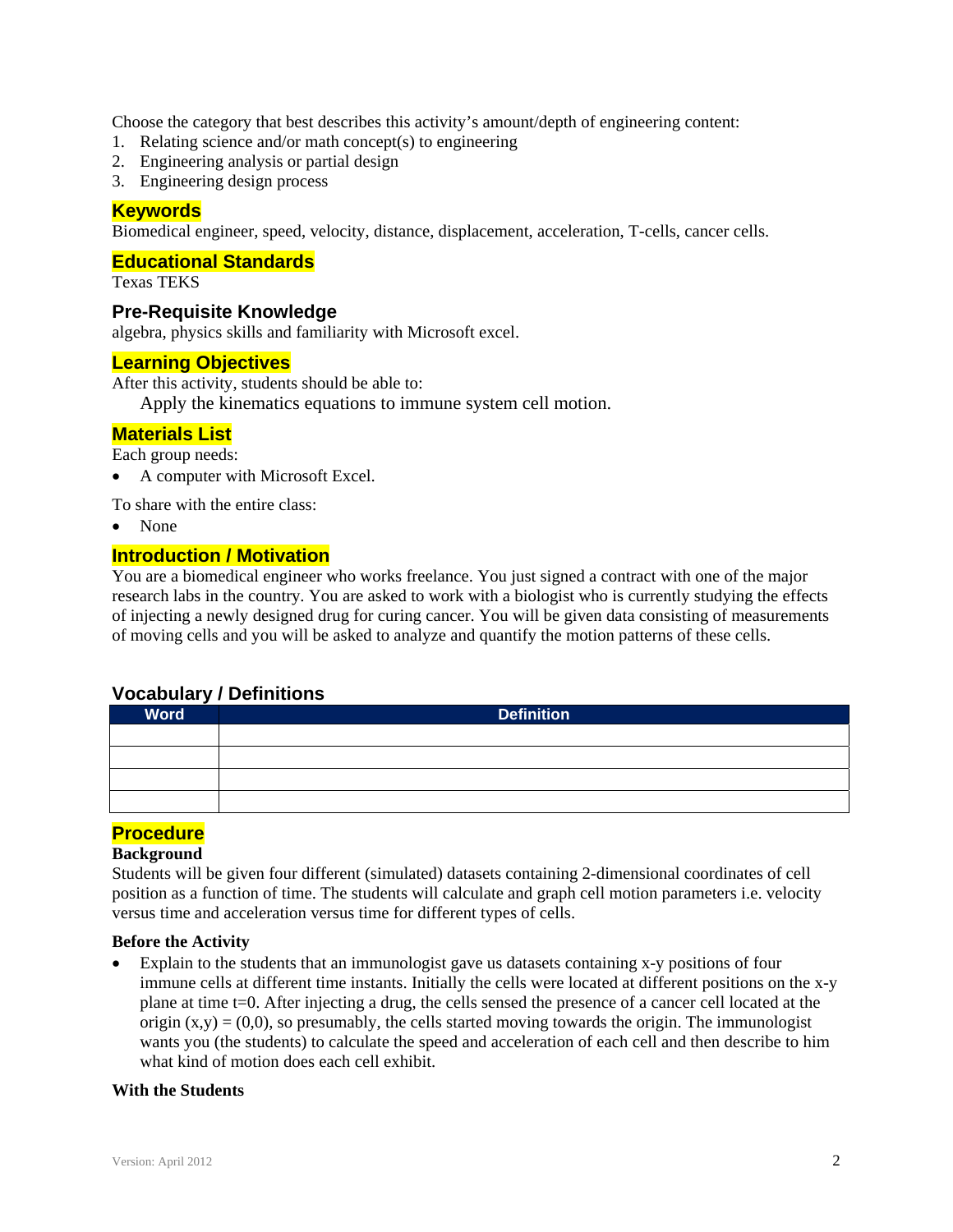- 1. Ask the students to graph x-y positions for the four cells in the same graph, the result should look like Figure 1 (a) where each color represents a different cell.
- 2. From your graph in Figure 1 (a), can you say which cell made it to the origin, in other words to the cancer cell and which didn't?
- 3. Ask the students to calculate the velocity along the x-direction and the y-direction for each cell assuming the initial velocities at t=0 were 0.
- 4. Ask the students to graph the velocity along the x-direction of the four cells in the same graph, then do the same with the velocity along the y-direction; the graphs should look like the ones in Figure 1 (b) and (c).
- 5. From your graphs, specify which cells have a constant, increasing or decreasing velocity as a function of time?
- 6. Ask the students to calculate the acceleration along the x-direction and the y-direction for each cell assuming the initial accelerations at  $t=0$  and  $t=1$  were 0.
- 7. Ask the students to graph the acceleration along the x-direction of the four cells in the same graph, then do the same with the acceleration along the y-direction; the graphs should look like the ones in Figure 1 (d) and (e).
- 8. Again from your graphs, specify which cells have a constant, increasing or decreasing acceleration as a function of time?
- 9. What can you conclude about each cell motion?
- 10. Write the kinematics equation for each cell along both directions x and y using the measurements you calculated in the previous questions.



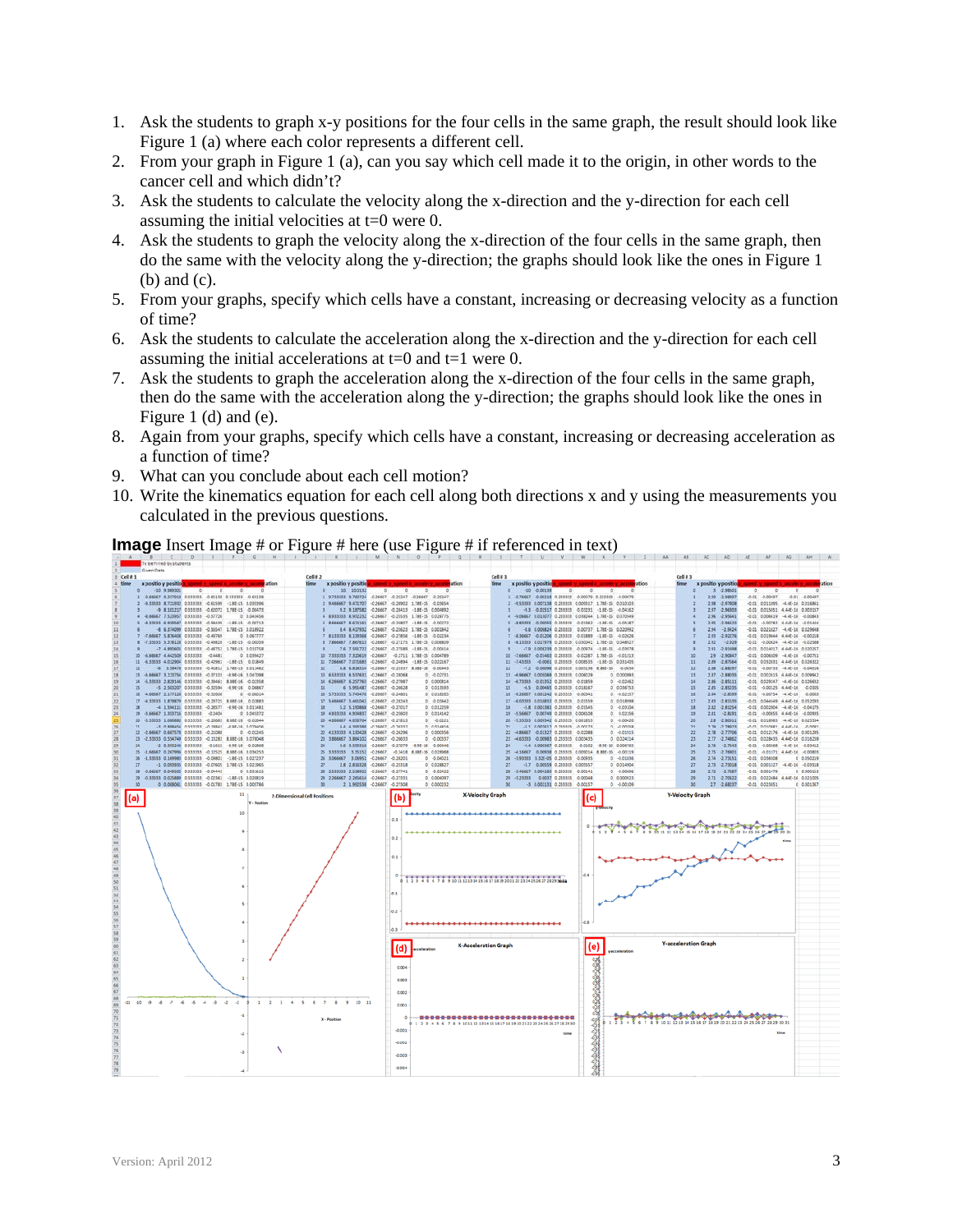#### **Figure 1**

**Image file:** kinematics\_graphs.jpg

**ADA Description:** Image showing a snapshot of data analysis results of simulated cell motion.

#### **Source/Rights:** Copyright © University of Houston

**Caption:** Figure 1: (a) 2-Dimensional Cell Position Graph, (b) and (c) velocity-time graph along the x and ydirections respectively, (d) and (e) acceleration-time graph along the x and y-directions respectively.

# **Attachments**

Kinematics Data (xlsx)

## **Safety Issues**

 $\bullet$ 

## **Troubleshooting Tips**

## **Investigating Questions**

## **Assessment**

#### **Pre-Activity Assessment**

*Brainstorming:* Discuss how an engineer can use his skills to model the motion of cells.

#### **Activity Embedded Assessment**

*Class Discussion:* While looking at a movie of moving cells, discuss which cells can be classified as accelerating, having constant speed or not moving at all.

#### **Post-Activity Assessment**

*Writing:* The students will write a brief technical report describing their analysis using kinematic equations.

#### **Activity Extensions**

This activity could be extended using different datasets with different motion parameters, it could also be used outside the context of cell biology, for instance one can use datasets consisting of position of cars in a city acquired through satellite imaging.

## **Activity Scaling**

- For lower grades, this activity can be conducted by a group of two.
- For upper grades, this activity can be conducted by a group of one.

## **Additional Multimedia Support**

None

#### **References**

Immune cell movies: Von Andrian Lab, CBR Institute Harvard Medical School, http://labs.idi.harvard.edu/vonandrian/Pages/Henricksonvideos-NI.htm

Killer T-cell attacking Cancer cell movie: http://www.youtube.com/watch?v=jgJKaP0Sj5U

Rachel Howser, Christine Hawthorne: Hands-on Activity: Magical Motion